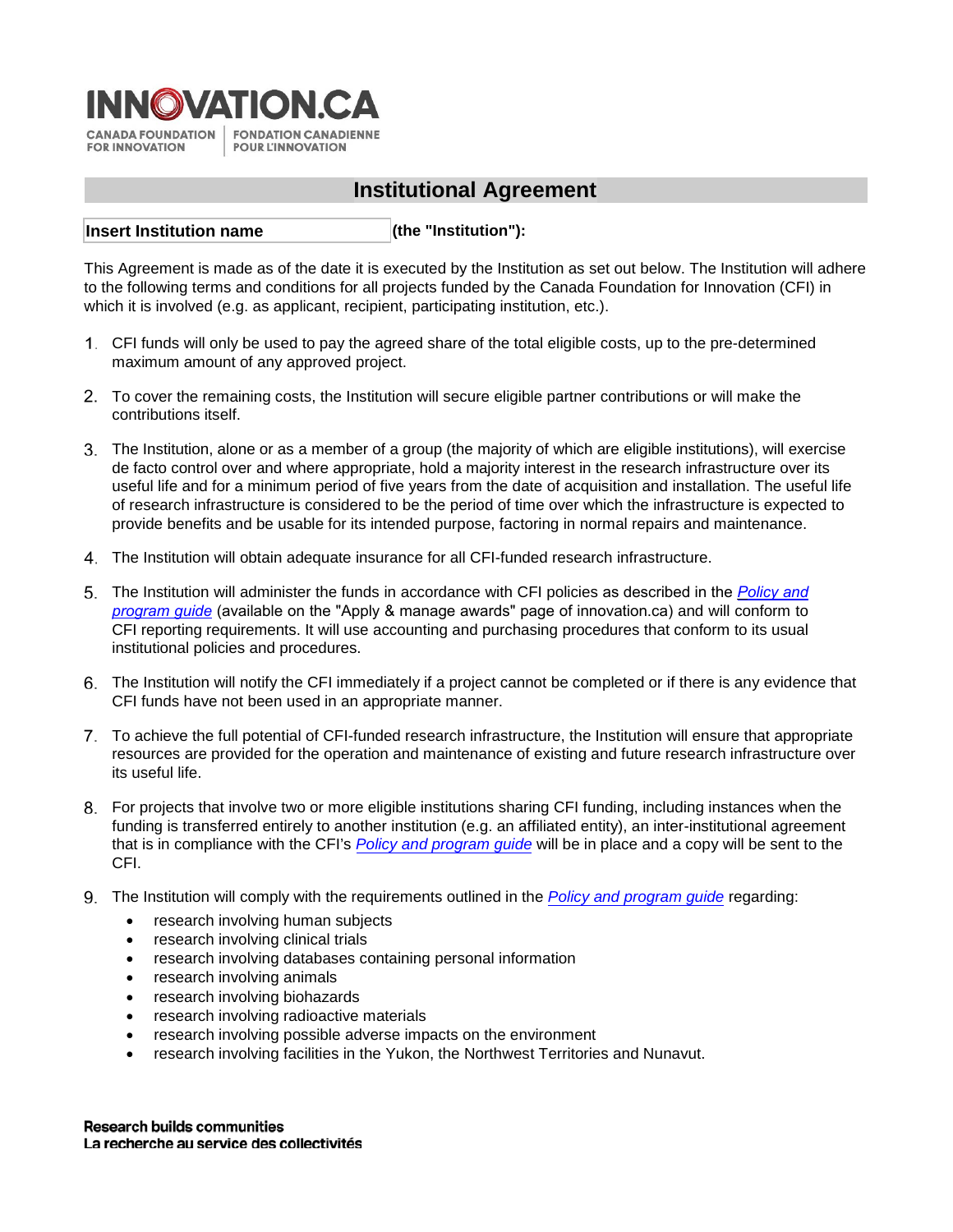## Canada Foundation for Innovation

- The Institution will obtain the consent of the project leader and all researchers designated in a proposal to the collection, use, and disclosure of their personal information in connection with the project and the merit-based review of other proposals submitted to the CFI, pursuant to CFI'[s researcher privacy notice statement.](https://www.innovation.ca/access-information-privacy/privacy-notices-researchers)
- 11. The Institution understands that the CFI is subject to the Access to Information Act and the Privacy Act. Information submitted to the CFI, including personal information, will be managed in accordance with these acts.
- 12. The Institution understands that the CFI may request reimbursement, delay funding or terminate funding for a specific project, or withhold payments for any or all of the Institution's projects, if it does not comply with CFI policies, terms and conditions as outlined in:
	- this Agreement
	- the *[Policy and program guide](https://www.innovation.ca/apply-manage-awards/resources-apply-manage-award)* (available on the "Apply & manage awards" page of Innovation.ca)
	- the award finalization forms (available on the CFI Awards Management System (CAMS) institutional dashboard)
	- the award agreements (available on the CAMS institutional dashboard)
- Where a significant demand exists for services from the Institution to the public in one or both of Canada's official languages, the Institution will communicate with the public in the applicable language(s).
- This Agreement is made in accordance with and is governed by the laws of the Province of Ontario and the federal laws of Canada applicable therein.

In signing this Agreement, the President of the Institution agrees to conform to the terms and conditions specified herein, and agrees that the designated individuals and account privileges listed in Appendix A are accurate.

| Name:        |           |           |
|--------------|-----------|-----------|
| Title:       | President | Signature |
| Department:  |           |           |
| Institution: |           |           |
| Phone:       |           |           |
| Email:       |           | Date      |

Note: Following receipt of this Agreement, a CAMS account will be created for the President and will include highest institutional privileges.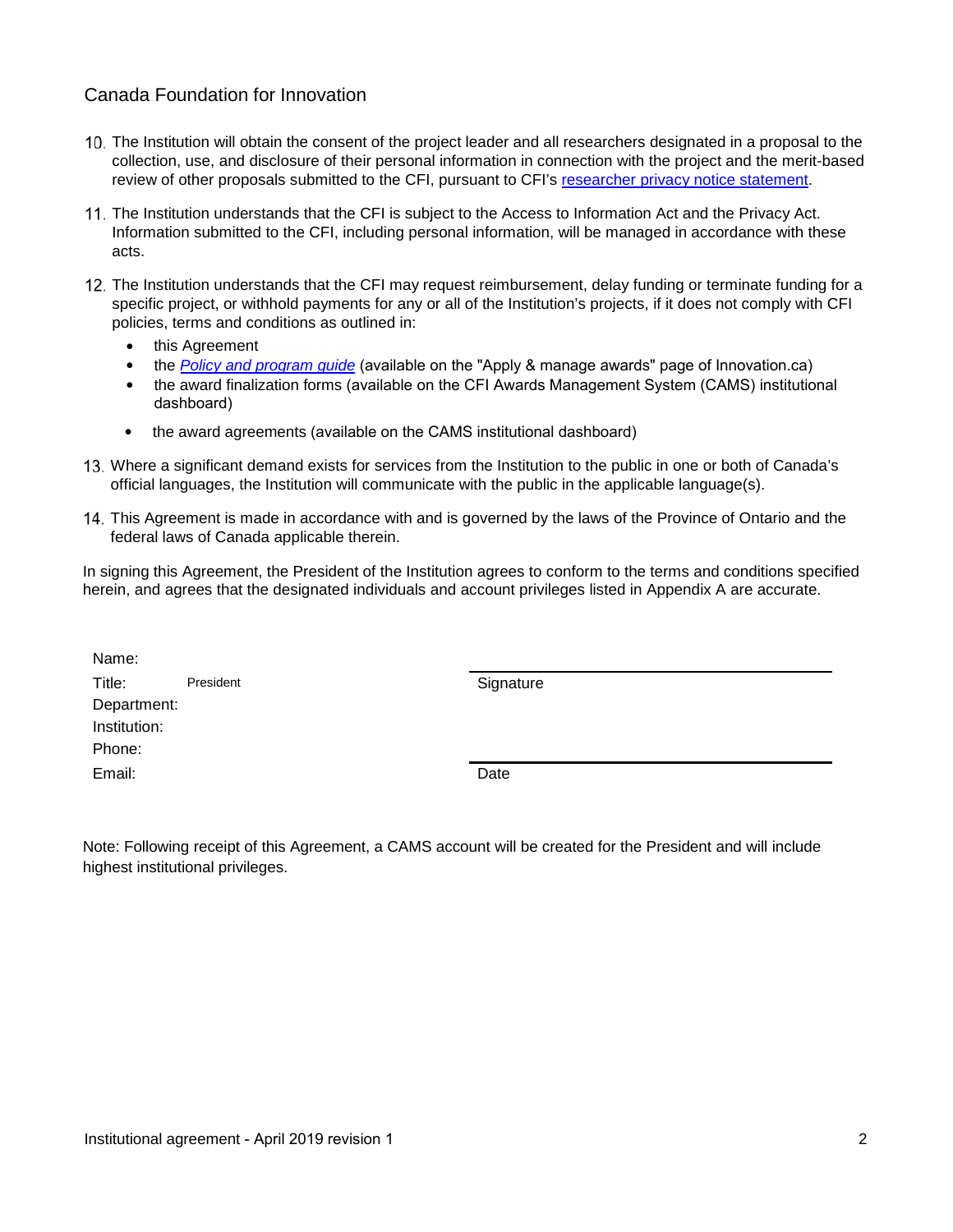# **Appendix A - Institutional roles and accounts**

## **Designation of roles**

The President hereby designates one or two authorized signatories, an account administrator and a liaison to act on his or her behalf and assume the responsibilities specified below. Upon receiving the signed institutional agreement, the CFI will update or create respective accounts in the CFI Awards Management System (CAMS). Privileges will be assigned according to the responsibilities and privileges indicated below. At minimum, read-only access to all modules will be granted automatically to the account administrator, liaison, and authorized signatories. When determining access privileges, institutions are encouraged to plan for backup resources to ensure business continuity when a given individual is away.

#### **Account administrator**

The account administrator has custody of the CFI funds and is accountable for the institutional CFI financial accounts, related records and supporting documentation. The account administrator is authorized to sign award agreements and submit in CAMS award finalization forms, financial reports and Infrastructure Operating Fund annual reports.

Additional privileges in CAMS (check if required):

| Notices of Intent and proposals<br>(includes viewing decisions) | <b>Project progress reports</b> | <b>Amendment requests</b>      |
|-----------------------------------------------------------------|---------------------------------|--------------------------------|
| $\Box$ Data capture                                             | $\Box$ Data capture             | $\Box$ Data capture            |
| $\Box$ Data capture and submit                                  | $\Box$ Data capture and submit  | $\Box$ Data capture and submit |

Name:

Title: Department: Phone: Email:

#### **Liaison**

The liaison interacts with the CFI on a day-to-day basis. The liaison is authorized to submit Notices of Intent, proposals, award finalization forms, amendment requests, and project progress reports in CAMS. The liaison is also authorized to submit the strategic research plan.

Additional privileges in CAMS (check if required):

| <b>Financial reports</b>       | <b>Infrastructure Operating Fund</b> |
|--------------------------------|--------------------------------------|
| □ Data capture                 | $\Box$ Data capture                  |
| $\Box$ Data capture and submit | $\Box$ Data capture and submit       |

Name:

Title: Department: Phone: Email: